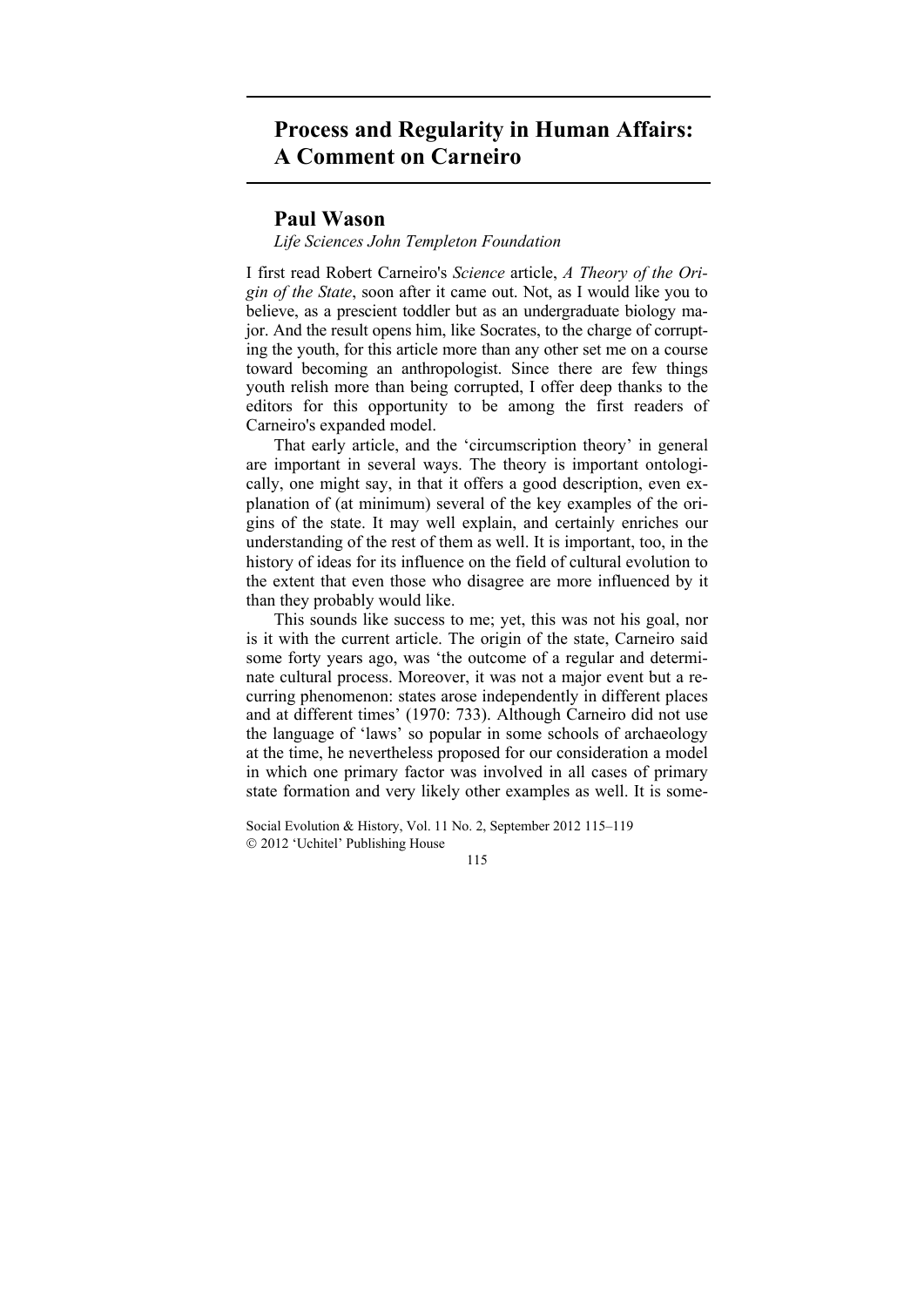times forgotten that even in that article he insisted that actually it was a set of conditions that must be met, and that possibly could be met in varied ways. The current article is important because he explores this range of conditions more fully while still seeking a coherent process that can explain all cases.

And it is this latter point that makes Carneiro's thinking so important. It is also this point that has been the focus of much of the ongoing debate, and this for two main reasons. First, it is very hard to demonstrate. And secondly, it is more important than it seems at first. For what is at stake is not 'merely' our understanding of a few dozen transformative historical events around the globe, or even, I believe, the origins of the state question itself, but how culture works. It would not be an exaggeration to say that the arguments here bear on what it means to be human. Carneiro wants to uncover regularities and process in human affairs. And for every one of us who wonders how it could be otherwise, there is another who reminds us, also with good arguments, of the depth and importance of each culture's uniqueness.

This is why I strongly welcome the current article which articulates an expanded version of the original model, meant to encompass the cases which have been considered counter examples, but which, Carneiro cogently argues, actually support the main points. It is in this appreciative context that I offer just three more specific responses to this new article.

*First, it may be that the dichotomy between ideologically driven and process driven models is not as great or as intractable as it seems.* In his very insightful updated review of models of state formation, Carneiro rejects the voluntaristic approaches of Claessen and Vansina who make ideas the prime mover in the rise of the state (p. 8). In terms of his specific arguments, Carneiro has a point. Thus, while I agree with Claessen that some justifying ideology is needed, it may not be essential for the *origins* of the state, however important it will be for *maintaining* it until it has become a settled way of life. And it does not get around the need for some kind of aggression, for just because people accept the view that kingship (say) is a legitimate idea, there is still the question of why *that* particular person should be *our* king. I could not pretend to be able to adjudicate the issues raised by Vansina in this important historical example, but my point here is that even though it may be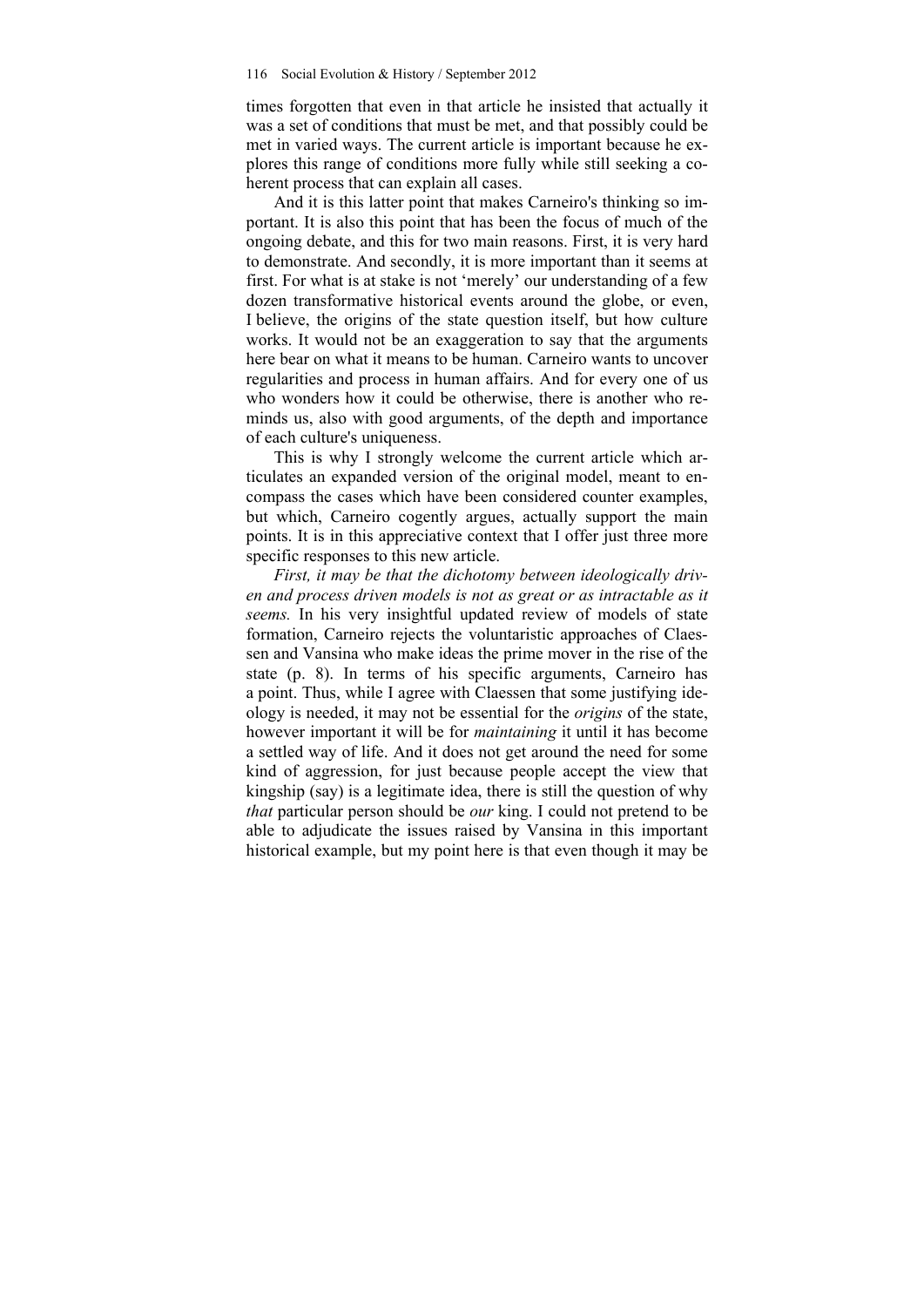the case that these African kingdoms were built in the mind first, it does not become a counter example to Carneiro's model as presented in this article.

Though I have been framing this as a criticism, it is certainly as much a criticism of those who critique Carneiro, for in this article he also leads the way to the solution via his point that multiple causes could still be unitary. In this regard I think it worth considering the 'scale' if you will, of a line of reasoning. The plain fact that each culture is unique in many ways surely invites us to dig deeply into local knowledge whenever that is possible. But it does not require us to abandon commonalities at a broader scale, to abandon explanations based on cultural regularities and processes, for we are using different scales. Thus, the ideological models and the process models do not necessarily lead to irreconcilable explanations any more than recognizing that each person is unique – and that this is important for understanding human reality – does not deny that there are some things we all have in common, things that can make some of our thinking and behavior – dare I say it – predictable. I am opposed to reducing us to our genes (or is it neurons, now?), and I appreciate that much of great interest will ever be lost to comparative models compared to a life-time of in-depth study of one case, but none of this is reason to resist the possibility that there can be a real, predictive science of culture as Carneiro has argued for a long time.

*His stress on the importance of at least one intermediate 'stage' particularly what is usually referred to as the chiefdom, is, I believe, not as widely appreciated as it should be.* Interestingly, this might also serve as a useful example of the potential meeting of cross-cultural causation or at least process and of the power of ideas, since the chiefdom is a key step for several reasons. Even though conquest is not what chiefdoms typically do, chiefly authority may be essential for conquest nonetheless; it could well take a chief to muster a warrior group large enough to engage in conquest. But it also prepares the way ideologically in the sense that the 'idea' of one group dominating another would be intolerable, possibly unfathomable, to those used to the egalitarian mindset of many huntergatherer groups.

*Finally, I am not fully comfortable with the emphasis here on warfare in cultural evolution*. 'Warfare' he suggests, 'is the fuel –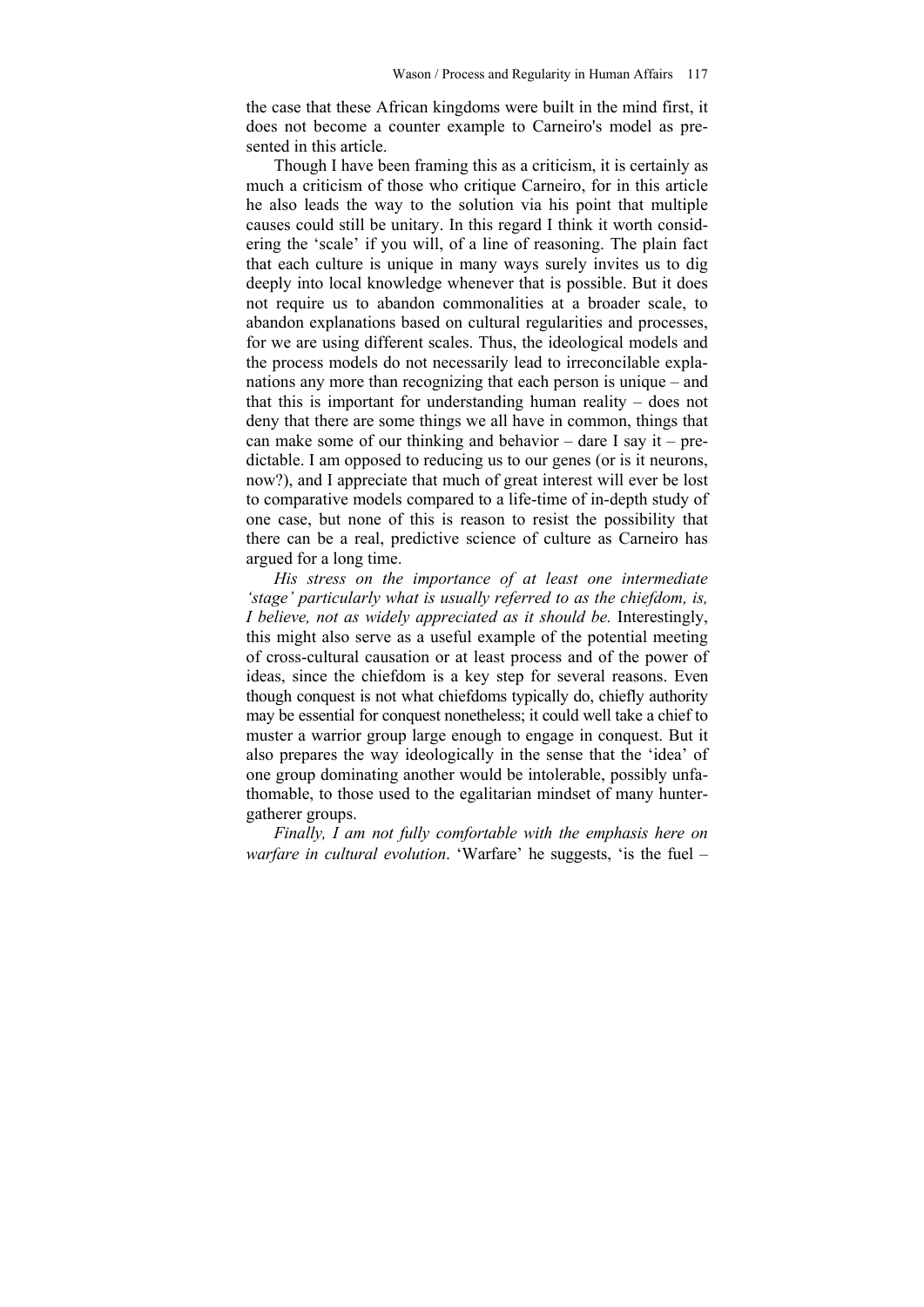the propellant – that powers political evolution'. With this I agree. Even if it is not universally established as a fact, it is demonstrably the case quite often. It is a point worth exploring much more widely, not just at the origins of the state. Probably, it is affecting us at this very moment with greater ferocity than many of us appreciate. Thus, I am not disputing this main point. My concern is based more on the questions it raises about how this might work in practice.

Consider the question of how one might test the role of warfare in the formation of chiefdoms. It is not clear that the move from single to multi-village polity must be a matter of conquest or even defense. Perhaps, some new villages formed by 'colonists' from the old never do come to think of themselves as autonomous. This might be especially the case if they were established for subsistence reasons rather than escalating friction among strong personalities in the original village, and may be all the more likely given certain kinship and ritual connections. The original chief might well continue to be acknowledged by the new villages, meaning that they will have become leaders of multi-village polities due mainly to population growth. Carneiro has made a strong case that this move to a multi-village level of leadership is of great importance for political evolution, but in theory it need not have anything to do with warfare.

In theory, this is something to be tested, and we may discover that the scenario I outlined above is unknown, or unlikely for other reasons. One possible example, though, is represented by Avebury in England. Further investigation may prove me wrong, but I suggest that the henge, stone circle and avenues, and roughly contemporary Silbury Hill, are projects too massive to have been undertaken without some level of effective leadership. This does not necessarily mean coercion, and to my knowledge there is no evidence until later of any other element of leadership, such as wealth, at this time; only the building projects themselves.

This example, should it prove to be one of the formation of leadership without warfare being involved, would, I hasten to add, still be a good example of the important point Carneiro makes about how often leadership is called forth in times of need. Surely these times of need are often war or the threat of war, but are they always?